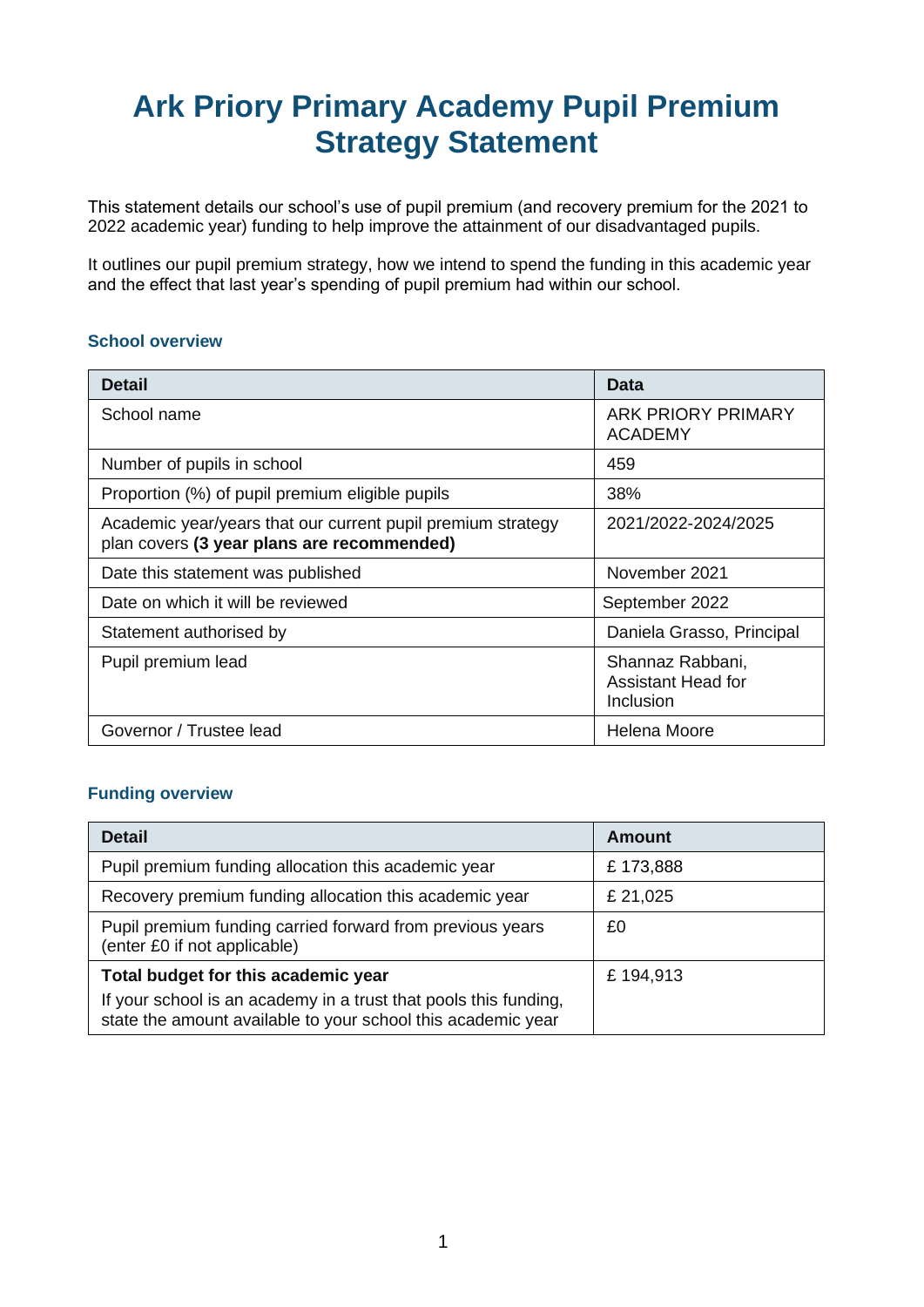#### **Part A: Pupil premium strategy plan**

#### **Statement of intent**

Our intention is that all pupils, irrespective of their background and or the challenges they face, make good progress and achieve high attainment across all subject areas. The focus of our pupil premium strategy is to support disadvantaged pupils to achieve that goal, including progress for those who are already high attainers.

Through the application of high-quality programmes and provision overall, we aim to eliminate barriers to learning and progress for all our vulnerable pupils. The activity we have outlined in this statement is also intended to support their needs, regardless of whether they are disadvantaged or not.

Children who start with low attainment on entry will need to make accelerated progress in order to reach at least age-related expectations. It is also important that vulnerable pupils grow in confidence and independence. Therefore, quality social experiences in and outside school can also have a significant impact.

Our definition of disadvantaged and vulnerable pupils are those who are pupil premium as well as those who are vulnerable for any reason. Our approach will be responsive to common challenges and individual needs, rooted in robust diagnostic assessment, not assumptions about the impact of disadvantaged. All staff will be trained to understand the misconceptions around pupil premium and have a deep understanding of the strategies that are evidence based to support vulnerable pupils to be successful. We have adopted approaches that will help pupils excel. To ensure they are effective we will:

- Ensure all disadvantaged pupils are challenged in the work that they are set, both in school and at home
- Act early at the point need is identified
- Adopt a whole school approach in which staff take responsibility for disadvantaged pupils' outcome and raise expectations of what they can achieve

#### **Challenges**

This details the key challenges to achievement that we have identified among our disadvantaged pupils.

| <b>Challenge</b><br>number | <b>Detail of challenge</b>                        |
|----------------------------|---------------------------------------------------|
|                            | Pre and post school entry parental engagement     |
|                            | Poor communication / oracy skills                 |
|                            | Lack of cultural capital                          |
|                            | Underdeveloped / weak social and emotional skills |

#### **Intended outcomes**

This explains the outcomes we are aiming for **by the end of our current strategy plan**, and how we will measure whether they have been achieved.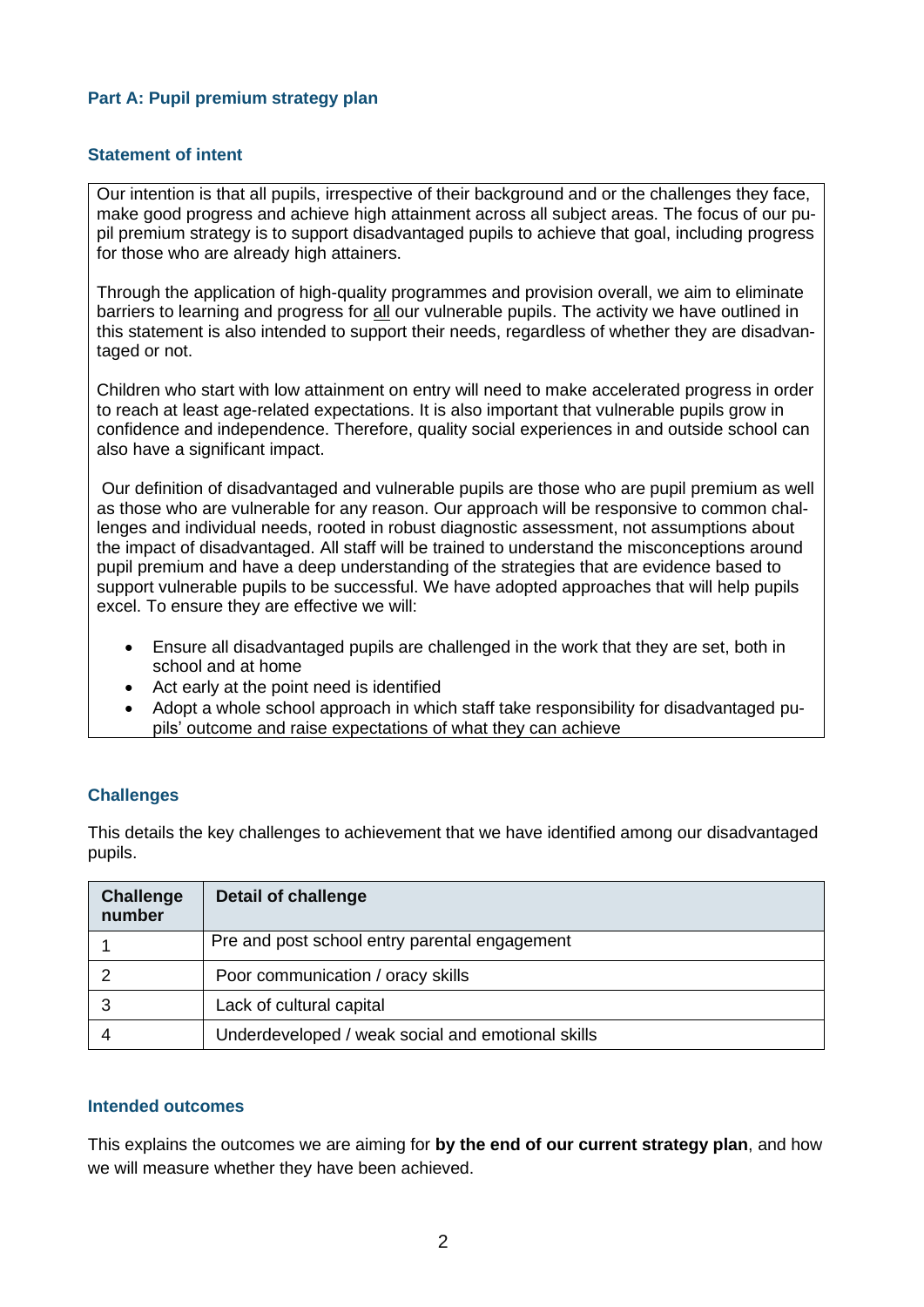| <b>Intended outcome</b>                                                                                                                                                                                                                                                                                                    | <b>Success criteria</b>                                                                                                                                                                                                                                                                                                                                                                                                             |
|----------------------------------------------------------------------------------------------------------------------------------------------------------------------------------------------------------------------------------------------------------------------------------------------------------------------------|-------------------------------------------------------------------------------------------------------------------------------------------------------------------------------------------------------------------------------------------------------------------------------------------------------------------------------------------------------------------------------------------------------------------------------------|
| To enable all pupils to leave primary and start<br>secondary with a good level of reading,<br>writing and mathematics at least to age<br>related expectations                                                                                                                                                              | We reach our set targets for<br>$\bullet$<br>EYFS, Y2, Y6 and Y1 Phonics.<br>The attainment gap is closed even<br>$\bullet$<br>more for each year group between<br>pupil premium pupils and non-pupil<br>premium pupils.                                                                                                                                                                                                            |
| To support pupils with high emotional needs to<br>be able to focus on their learning and make the<br>progress needed to meet age-related<br>expectations.                                                                                                                                                                  | All pupils who need access can<br>$\bullet$<br>access the play therapist<br>Pupils have a range of tools to<br>$\bullet$<br>support their own mental health and<br>wellbeing<br>An increased in participation in<br>enrichment activities, particularly<br>among disadvantaged pupils                                                                                                                                               |
| To encourage parents to engage with their<br>children in activities and provide<br>stimulating/education activities for their<br>children in their home.<br>To develop the quality of the home learning<br>environment by mentoring parents to equip<br>them with the knowledge and skills to help<br>their child develop. | All parents/careers attend a Parent<br>$\bullet$<br>Carer Consultation at least once a<br>year<br>Easy Peasy is embedded as a tool<br>$\bullet$<br>for parents/carers to use at home<br>Good start, Great Start is fully<br>$\bullet$<br>subscribed and runs successfully<br>In Year data/ gap analysis bi weekly<br>$\bullet$<br>visits take place for individual<br>children - attainment gap closes as<br>children make progress |
| Improve oral language skills and vocabulary<br>among disadvantaged pupils.                                                                                                                                                                                                                                                 | Assessment and observations<br>$\bullet$<br>indicate significantly improved oral<br>language among disadvantaged<br>pupils. This is evident when<br>triangulated with other sources of<br>evidence, including engagement in<br>lessons, book scrutiny and on-going<br>formative assessment.                                                                                                                                         |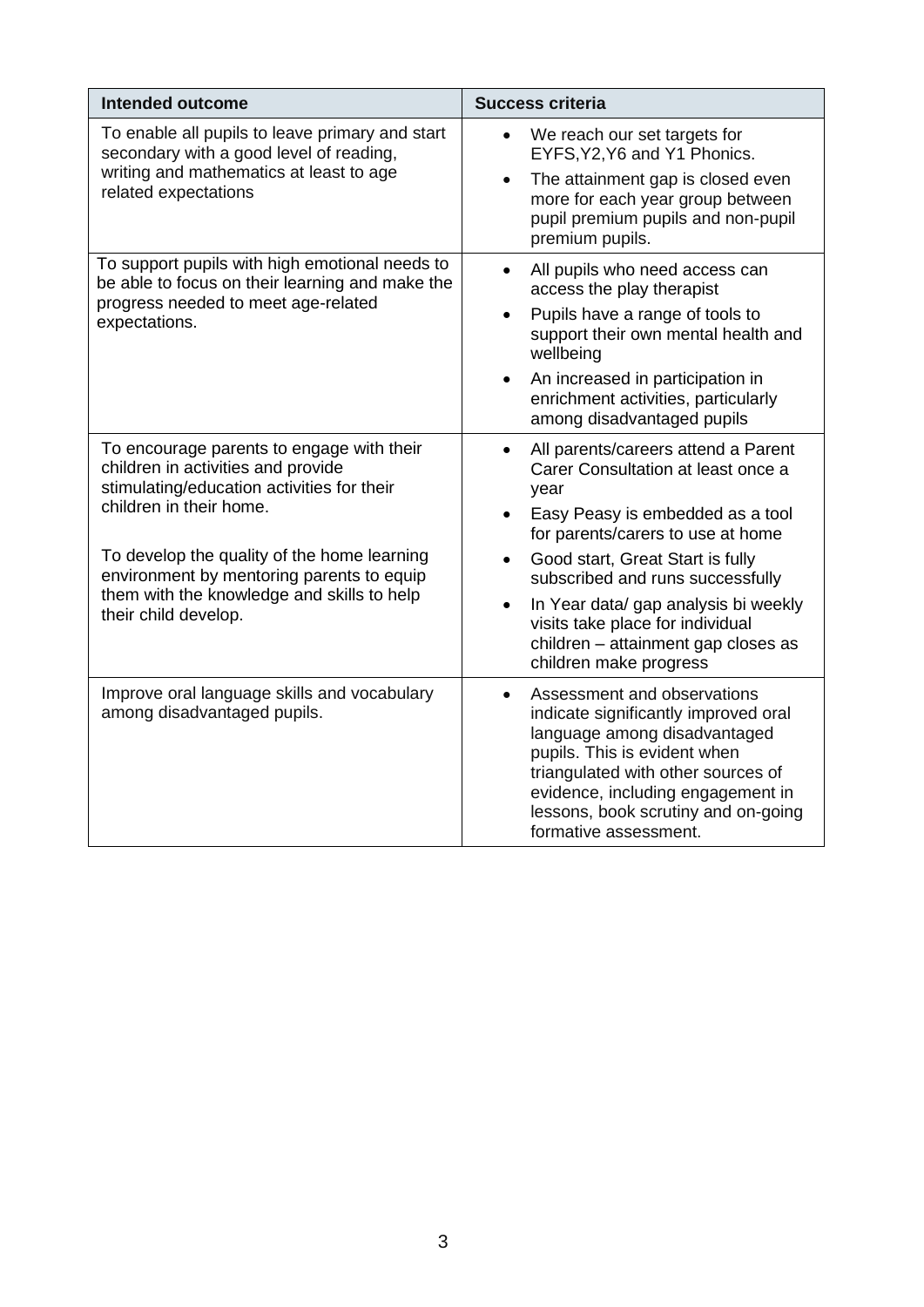# **Activity in this academic year**

This details how we intend to spend our pupil premium (and recovery premium funding) **this academic year** to address the challenges listed above.

# **Teaching (for example, CPD, recruitment and retention)**

Budgeted cost: £95,014

| <b>Activity</b>                                                                                    | <b>Evidence that supports this</b><br>approach                                                                                                                                                                                                                                                                                                                                                     | Challenge number(s)<br>addressed |
|----------------------------------------------------------------------------------------------------|----------------------------------------------------------------------------------------------------------------------------------------------------------------------------------------------------------------------------------------------------------------------------------------------------------------------------------------------------------------------------------------------------|----------------------------------|
| SENCo to work an<br>additional two days per<br>week for the academic<br>year 2021/22<br>£24,776.40 | We believe that early invention enables<br>us to fully support pupils at the<br>beginning of their school journey.<br>Overall, the evidence suggests that<br>early years and pre-school interventions<br>have a positive impact, delivering<br>an average of around five additional<br>months' progress. This is reflected in<br>our school data. Our SENDco is a key<br>facilitator in this work. | 1,2,4                            |
|                                                                                                    | <b>Early Years   EEF</b><br><b>Oral Language Interventions EEF</b><br><b>Toolkit</b><br>Parental engagement   EEF                                                                                                                                                                                                                                                                                  |                                  |
| EYFS lead to be non-<br>class based<br>£70,248                                                     | The attainment gap for PP pupils was<br>less than 1% in the previous academic<br>year. This shows that our model of the<br>EYFS lead being non-class base had a<br>significant impact on the teaching and<br>learning, and consequentially the<br>outcomes for our pupils.<br>Early Years   EEF                                                                                                    | 1,2,4                            |
|                                                                                                    | <b>Oral Language Interventions EEF</b><br><b>Toolkit</b><br><b>Parental engagement   EEF</b>                                                                                                                                                                                                                                                                                                       |                                  |

# **Targeted academic support (for example, tutoring, one-to-one support structured interventions)**

#### Budgeted cost: £72,640

| <b>Activity</b>                                                                        | <b>Evidence that supports this</b><br>approach                                        | Challenge number(s)<br>addressed |
|----------------------------------------------------------------------------------------|---------------------------------------------------------------------------------------|----------------------------------|
| Intervention (specifically<br>in Y6/EYFS) using an<br>additional adult (x2)<br>£50,000 | Moderate impact for very low cost,<br>based on limited evidence.<br>Early Years   EEF | 2                                |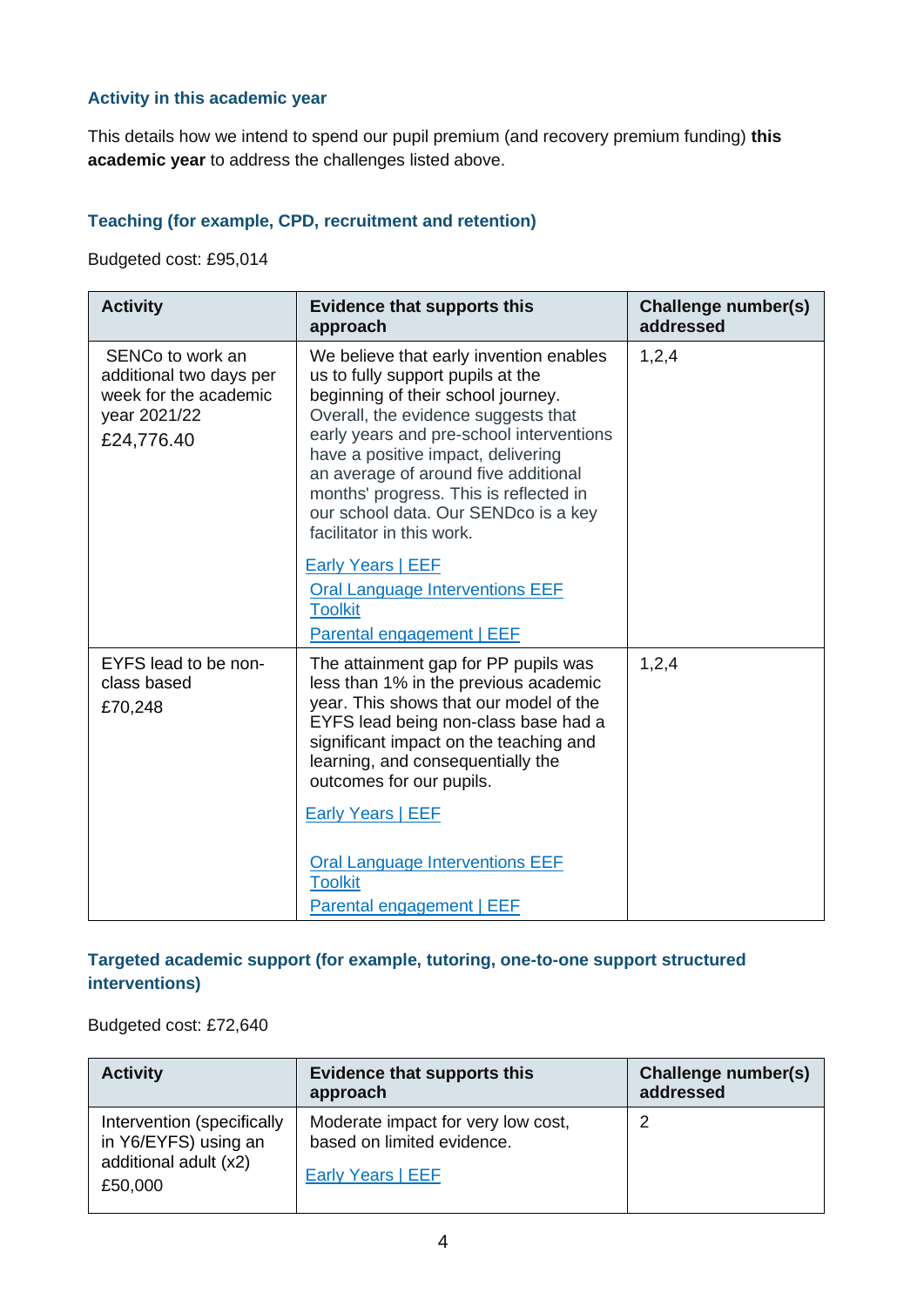| <b>Play Therapist</b><br>£20,140.                                                                                                              | Moderate impact for moderate cost,<br>based on extensive evidence<br>Social and emotional learning   EEF                                                                                                                                                                                                                                                         | 2,4   |
|------------------------------------------------------------------------------------------------------------------------------------------------|------------------------------------------------------------------------------------------------------------------------------------------------------------------------------------------------------------------------------------------------------------------------------------------------------------------------------------------------------------------|-------|
| <b>EYFS Specialist TA-</b><br>Targeted Language<br>support like in class<br>modelling during<br>exploration time, NELI<br>and Talk Boost(EYFS) | Overall, the evidence suggests that early<br>years and pre-school interventions have<br>a positive impact, delivering an average<br>of around five additional months'<br>progress. The approach appears to be<br>particularly beneficial for children from<br>low-income families.<br><b>Early Years   EEF</b><br><b>Oral Language Interventions EEF Toolkit</b> | 1,2,4 |
| Lexia Program/<br>Bookmark program<br><b>Total £7,500</b>                                                                                      | This will enable teachers to provide<br>individual intervention for pupils who<br>need further support with reading.                                                                                                                                                                                                                                             | 1,2,4 |
| Per year £2,500                                                                                                                                |                                                                                                                                                                                                                                                                                                                                                                  |       |
| (Recovery fund)                                                                                                                                |                                                                                                                                                                                                                                                                                                                                                                  |       |

# **Wider strategies (for example, related to attendance, behaviour, wellbeing)**

# Budgeted cost: £14,500

| <b>Activity</b>                                                                                                                          | Evidence that supports this approach                                                                                                                                                                                                                                                                                                                                                                                                                                                                                                                                                           | <b>Challe</b><br>nge<br>numbe<br>r(s)<br>addres<br>sed |
|------------------------------------------------------------------------------------------------------------------------------------------|------------------------------------------------------------------------------------------------------------------------------------------------------------------------------------------------------------------------------------------------------------------------------------------------------------------------------------------------------------------------------------------------------------------------------------------------------------------------------------------------------------------------------------------------------------------------------------------------|--------------------------------------------------------|
| <b>Parental Engagement</b><br>(Good start, Great start<br>programme)                                                                     | Although parental engagement is consistently<br>associated with pupils' success at school, the<br>evidence about how to improve attainment by<br>increasing parental engagement is mixed and much<br>less conclusive, particularly for disadvantaged<br>families.<br>Parents' aspirations also appear to be important for<br>pupil outcomes, although there is limited evidence to<br>show that intervening to change parents' aspirations<br>will raise their children's aspirations and achievement<br>over the longer term.<br><b>Parental engagement   EEF</b><br><b>Early Years   EEF</b> | 1,2,4                                                  |
| Bespoke programme of<br>in year home visits<br>completed following<br>GSGS by EYFS Lead<br>and class teacher to<br>develop Home Learning | The HLE refers to the learning environment children<br>experience at home in the context of their family and<br>community. Parents who engage in meaningful<br>activities that encourage talking, reading and thinking<br>enhance their child's development. Working closely to<br>support parents is a statutory part of the EYFS<br>Framework. The two highest predictors of a child's                                                                                                                                                                                                       | 1,2,3,4                                                |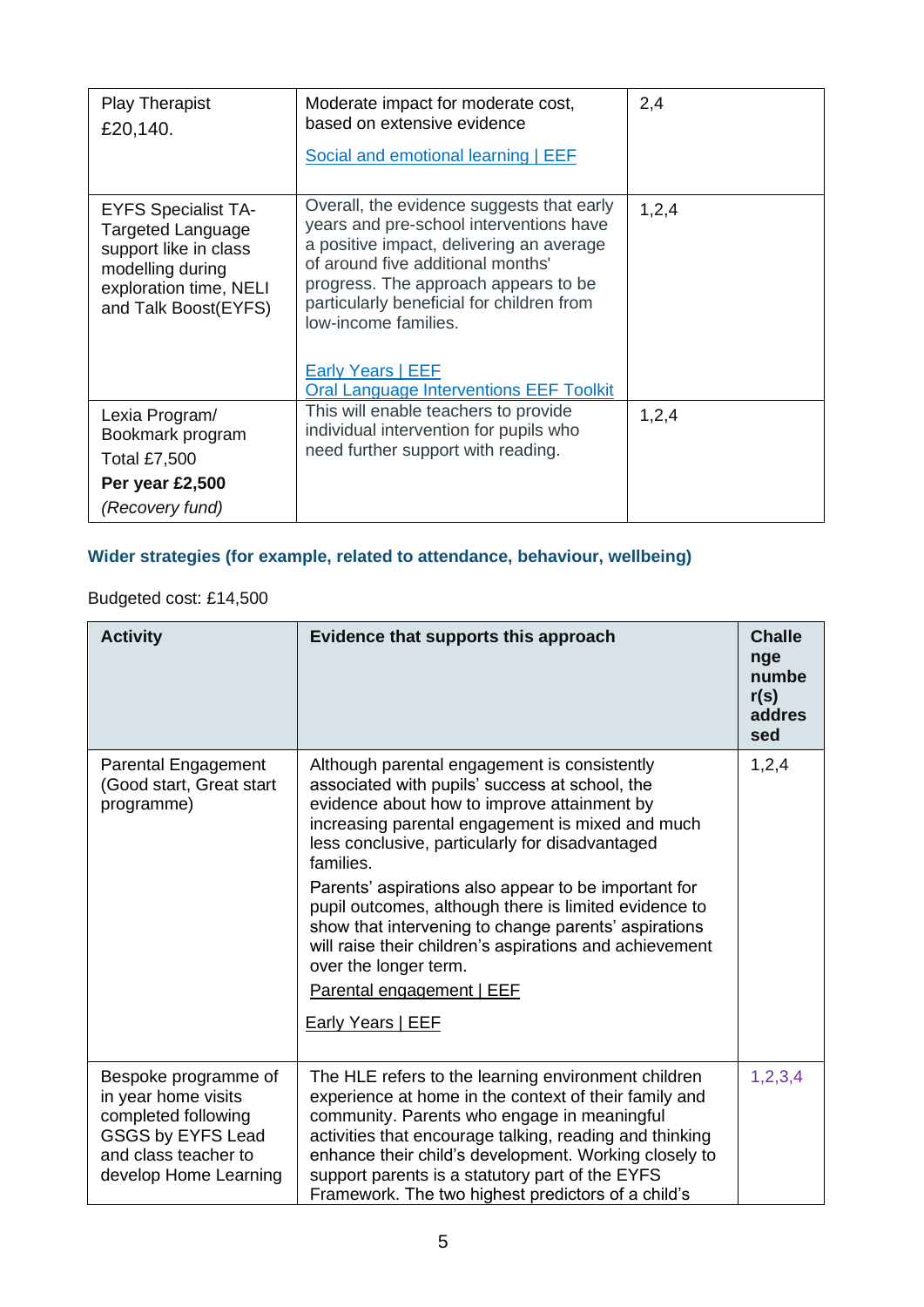| Environment and                                | success in life is their mothers education level at birth                                                     |         |
|------------------------------------------------|---------------------------------------------------------------------------------------------------------------|---------|
| <b>Upskill parents</b>                         | and the quality of their home learning environment.                                                           |         |
| $Cost - 2$ days of supply                      | Parental engagement   EEF                                                                                     |         |
| teacher from Spring<br>Term 2 until Summer     | Early Years   EEF                                                                                             |         |
| Term 2 to release class<br>teacher / SC to run | Publication available here:<br>https://www.ncb.org.uk/resources/all-                                          |         |
| <b>GSGS</b> conduct home                       | resources/filter/early-years/home-matters-making-                                                             |         |
| visits                                         | most-home-learning-<br>environment?gclid=EAIaIQobChMIxvWd56bC9AIVibPt                                         |         |
| £6000                                          | Ch3CvQoBEAAYASAAEgJWOPD_BwE                                                                                   |         |
|                                                | Preparing for Life Programme of Home Visits in<br>Dublin: https://www.preparingforlife.ie/                    |         |
| <b>Nurture Groups</b>                          | To support the most vulnerable pupils with social skills<br>and communication                                 | 1, 2, 4 |
|                                                | Oral Language Interventions EEF Toolkit                                                                       |         |
|                                                | Social and emotional learning   EEF                                                                           |         |
| EasyPeasy EYFS                                 | Although parental engagement is consistently                                                                  | 1,2,4   |
| parent support App                             | associated with pupils' success at school, the                                                                |         |
| <b>Yearly License</b><br>£2500 per year        | evidence about how to improve attainment by<br>increasing parental engagement is mixed and much               |         |
| Bespoke in year home                           | less conclusive, particularly for disadvantaged<br>families.                                                  | 1       |
| visit programme for<br>EYFS parents to follow  | Parents' aspirations also appear to be important for                                                          |         |
| up GSGS. (see more on<br>this above)           | pupil outcomes, although there is limited evidence to<br>show that intervening to change parents' aspirations |         |
|                                                | will raise their children's aspirations and achievement<br>over the longer term.                              |         |
|                                                | <b>Early Years   EEF</b>                                                                                      |         |
|                                                | Parental engagement   EEF                                                                                     |         |
| One club for free for<br>one term for each PP  | Low impact for moderate cost, based on limited<br>evidence from EEF                                           | 3       |
| child in school<br>(enrichment only)           | <b>Creating cultural capital - Sutton Trust</b>                                                               |         |
| Y6 residential                                 | Moderate impact for moderate cost, based on                                                                   | 3       |
| discounted for PP<br>pupils                    | moderate evidence from EEF                                                                                    |         |
|                                                | <b>Creating cultural capital - Sutton Trust</b>                                                               |         |
| £6000                                          |                                                                                                               |         |

# **Total budgeted cost: £** 182,154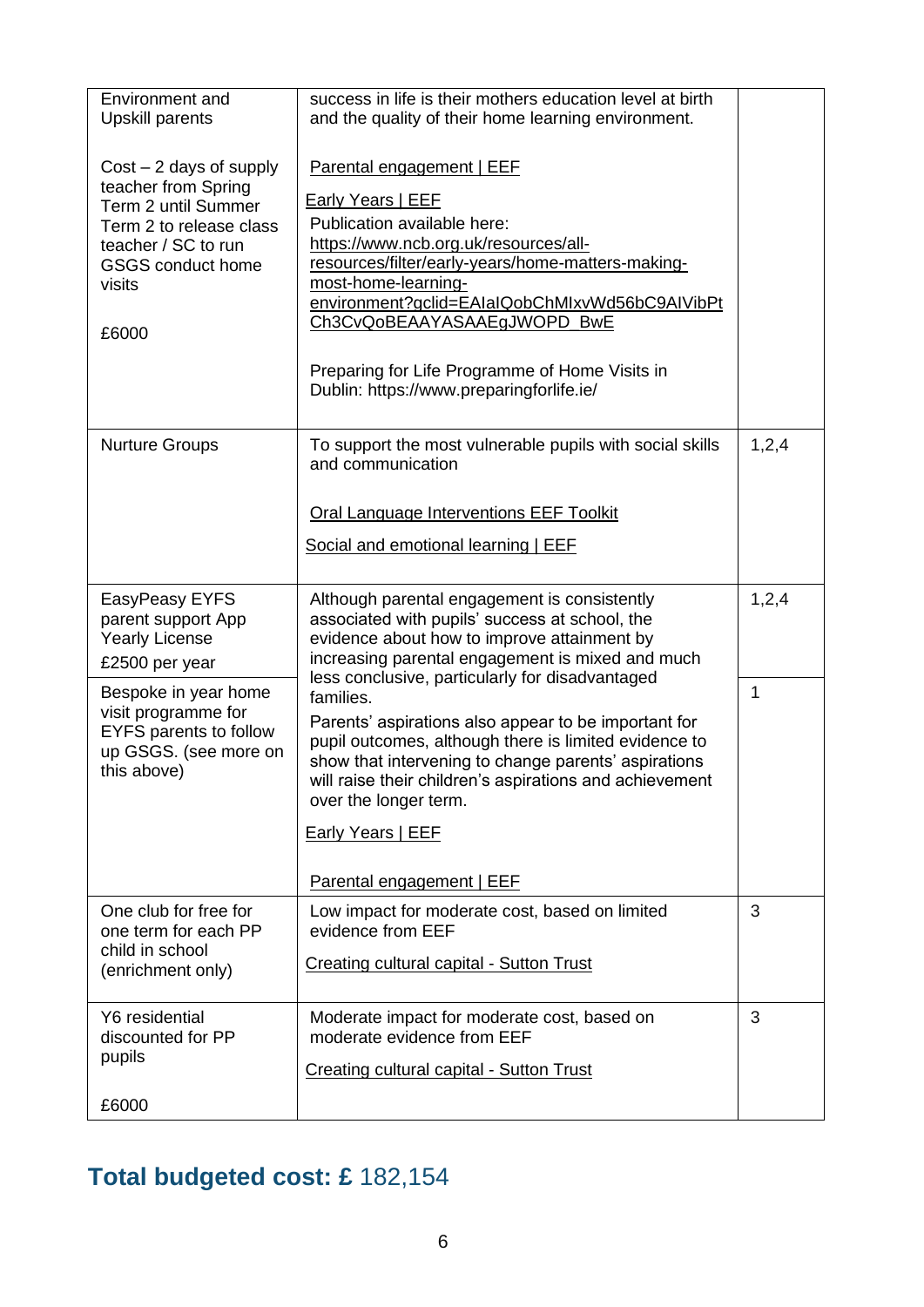# **Part B: Review of outcomes in the previous academic year**

# **Pupil premium strategy outcomes**

This details the impact that our pupil premium activity had on pupils in the 2020 to 2021 academic year.

Please refer to last year's strategy document.

### **Externally provided programmes**

Cost: £1068

| Programme | <b>Provider</b>     |
|-----------|---------------------|
| Tutoring  | <b>Fleet Tutors</b> |
|           |                     |